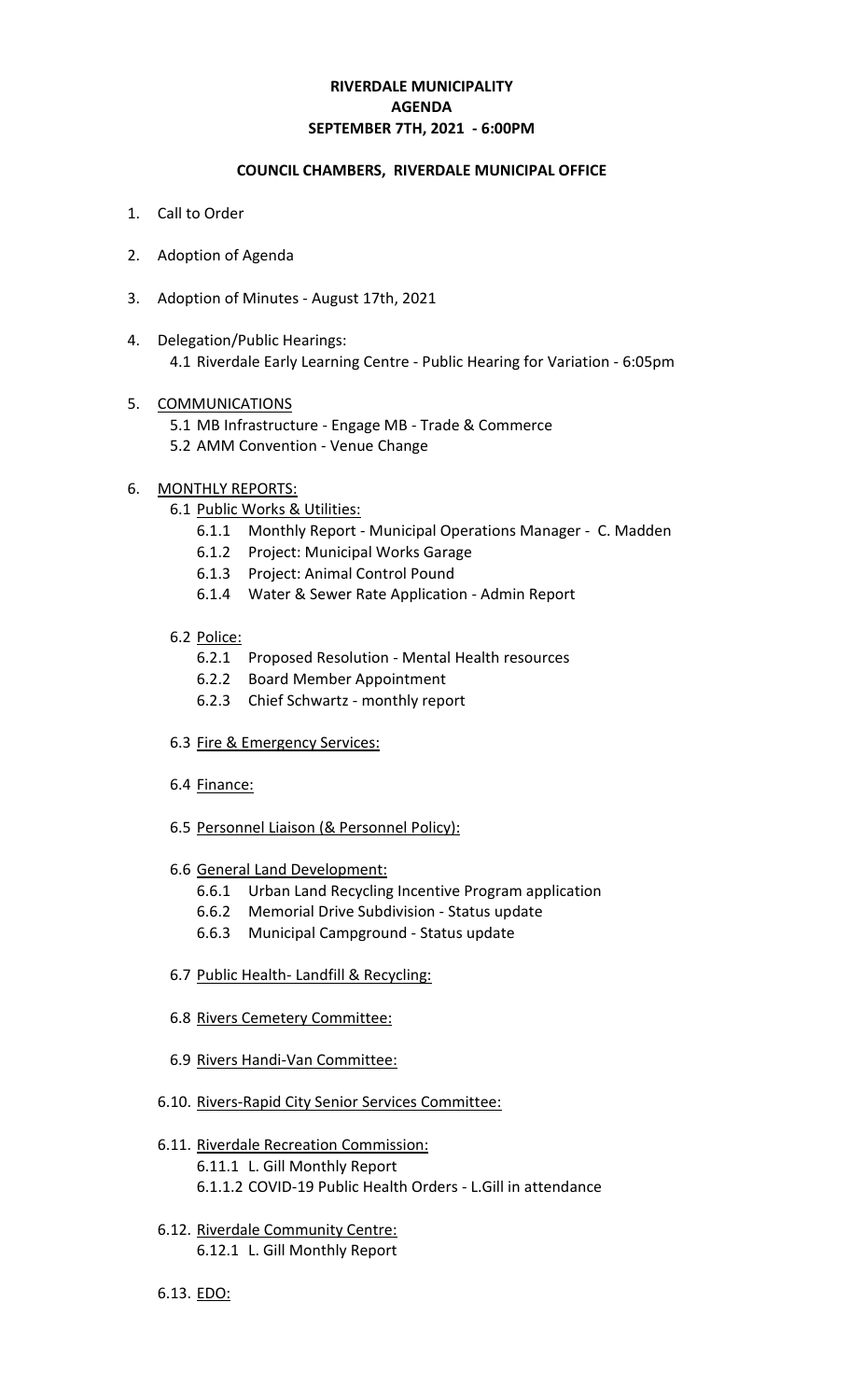- 6.14. Prairie Crocus Regional Library:
- 6.15. EMO:
- 6.16. Riverdale Planning District: 6.17.1 Application for Variation - RELC
- 6.17. Riverdale CDC:
- 6.18. Rolling Dale Board:
- 6.19. Midwest Weed District:
- 6.20. Assiniboine West Watershed District 6.21.1 Oak River / Lower Little Saskatchewan River
- 6.21. Central Assiniboine Watershed District 6.22.1 Epinette/Willow Subdistrict
- 7. UNFINISHED BUSINESS: 7.1 Bill C-64
- 8. NEW BUSINESS: 8.1 Request for reimbursement - removed 8.2 RFNow Path Addition approval 8.3 Municipal Fee Schedule Policy - Review
- 9. CONSIDERATION OF BY-LAWS:
- 10. COUNCILLOR'S REMARKS & SUGGESTIONS:
- 11. MAYOR'S REMARKS & SUGGESTIONS:
- 12. CHIEF ADMINISTRATIVE OFFICER'S REPORT:
- 13. ADJOURNMENT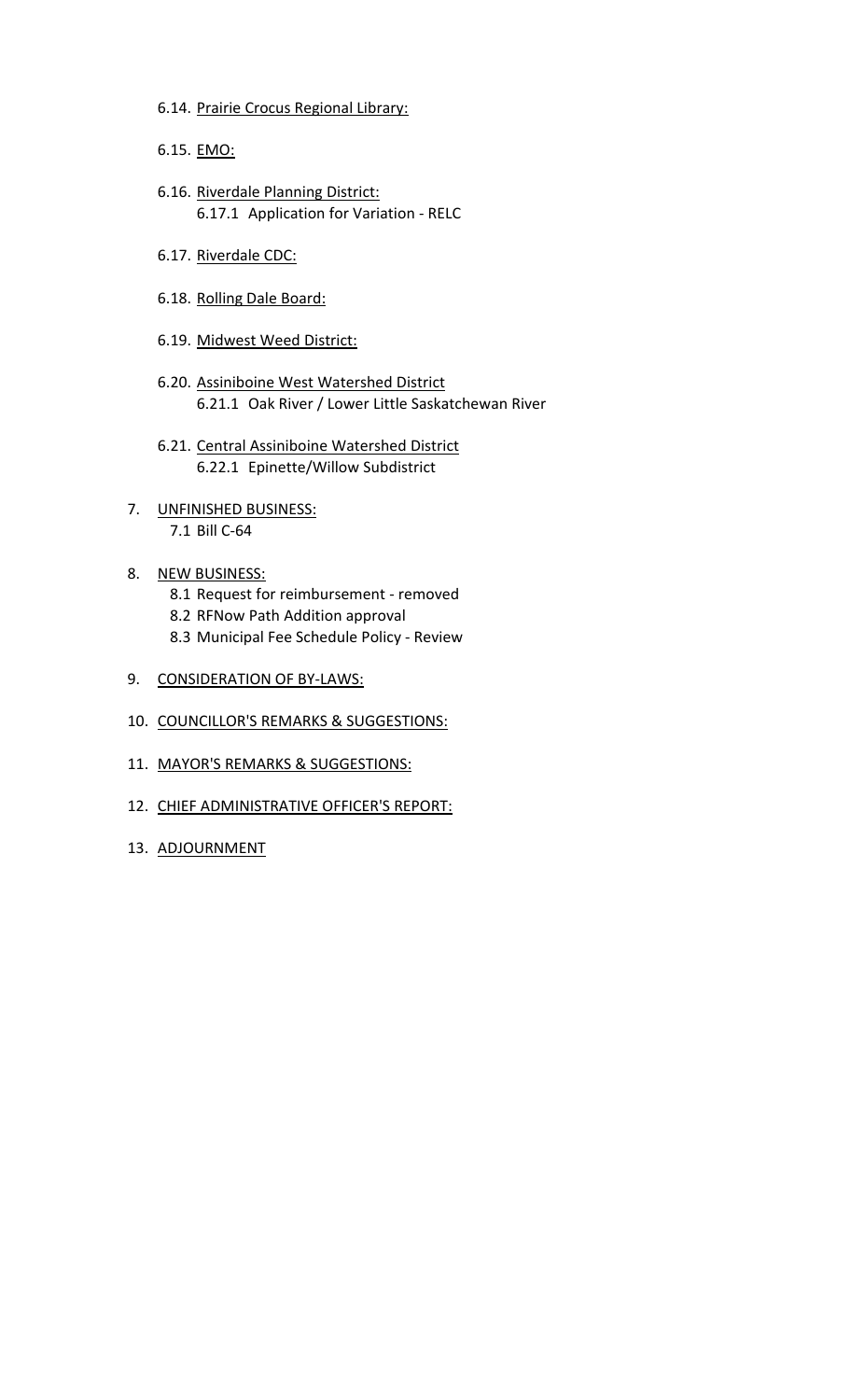## **RIVERDALE MUNICIPALITY**

The minutes of the regular meeting of Council for Riverdale Municipality held in the Council Chambers on the 7<sup>th</sup> day of September 2021.

Mayor Todd Gill called the meeting to order at 6:00 p.m. with the following members of Council in attendance:

Councillor Ian Dyer Councillor Alastair McFadden Councillor Ken Tait Councillor Everett Smith Councillor Dave Falkevitch

Regrets Councillor David Creighton

Chief Administrative Officer Kat Bridgeman recorded the minutes.

Councillor David Creighton not in attendance for beginning of meeting.

No. 181-21 GILL- TAIT Be It Resolved that the regular meeting agenda dated September  $7<sup>th</sup>$ , 2021 be adopted as presented;

Be It Further Resolved that the agenda form part of the minutes.

### CARRIED

No. 182-21 SMITH-FALKEVITCH Be It Resolved that the minutes of August  $17<sup>th</sup>$ , 2021 be adopted as circulated.

CARRIED

Councillor McFadden attended the meeting at 6:05pm

## **DELEGATION:**

### **4. PUBLIC HEARING:**

4.1 Public Hearing – Variation Application – 6:05pm

No. 183-21 FALKEVITCH-DYER Be It Resolved That the Council for Riverdale Municipality recess the Regular Meeting of Council at 6:05 pm to sit as a Public Hearing to hear representation on an application for variation.

## CARRIED

No. 184-21 DYER-SMITH Be It Resolved that Council Close the Public Hearing and re-open the regular meeting at 6:08 pm.

### CARRIED

### **5. COMMUNICATIONS:**

5.1 M.I. – Engage MB – Trade and Commerce 5.2 AMM Convention - Venue Change – shortlist for attendance

and hotel booking (4)

### **6. MONTHLY REPORTS:**

### **6.1 Public Works & Utilities**

- 6.1.4 Water & Sewer Rate Application Admin report
- **6.2 Police**
	- **6.2.1 Mental Health Resources**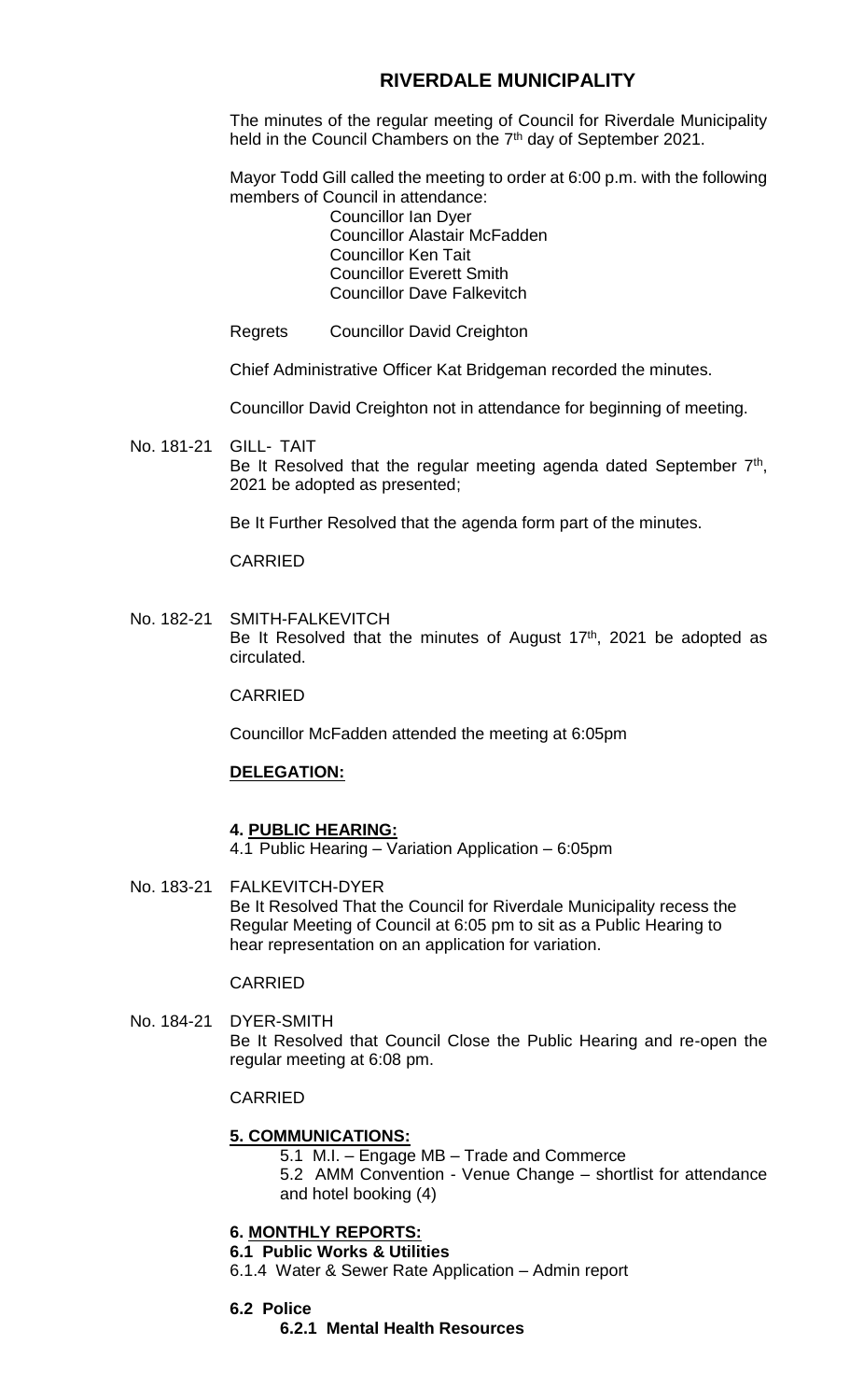### No. 185-21 MCFADDEN-DYER

Whereas the effects of COVID-19 restrictions and isolation have had a negative impact on mental health & wellness in the general public;

Whereas there has been a significant increase in mental health calls handled by our local Police and Fire Department;

Whereas there is an increased need for Resources for Veterans of PTSD to minimize potentially dangerous situations which require multiple members in high-risk scenarios;

Whereas the time attributed to mental health calls can be upwards of 10 hours with a minimum of 2 members of policing staff;

Whereas police services are responding as there are no other services to respond; but are not trained to handle Mental Health Act (MHA) issues;

Whereas the Fire Dept has had to respond on multiple occasions for water rescue for MHA calls causing significant impact to municipal budget/resources;

Whereas Municipal Police do not have reporting lines/avenue of communication with other services such as Mental Health, Addictions, Center for Adult Psychiatry etc.

Whereas a small detachment is being over-taxed with overtime and additional staffing;

Therefore Be It Resolved That the AMM lobby the Province of Manitoba, MB Health & Senior Services, Veterans Affairs of PTSD, MB Justice, Social Services and Manitoba Mental Health to provide resources to Municipalities and police detachments to assist in reactive and proactive mental health care to allow for active Police Services to concentrate their effort on criminal calls

### CARRIED

### **6.2.2 Board Member appointment**

No. 186-21 DYER-TAIT

Be It Resolved That Denis Rondeau be appointed to the Rivers Police Board effective immediately;

Be It Further Resolved That the term be 2 years

### CARRIED

**6.2.3 Chief Schwartz – Monthly Report** - Reviewed & Filed

- **6.3 Fire & Emergency Services**
- **6.4 Finance**
- **6.5 Personnel Liaison**

**6.5.1 Truth and Reconciliation Day** – falls on Tax Deadline; notice to be sent out to Oct 1

## **6.6 General Land Development 6.6.1 Urban Land recycling Incentive Program**

### No. 187-21 MCFADDEN-FALKEVITCH Be It Resolved That Council approve the Land Recycling Application No 2021-001 submitted by Roger and Samantha Lepp for Lot ¾ Blk 19 PL 249 under By-Law No. 2015-05;

Be It Further Resolved That incentive cheques be issued in September 2021 to 2025 inclusive.

### CARRIED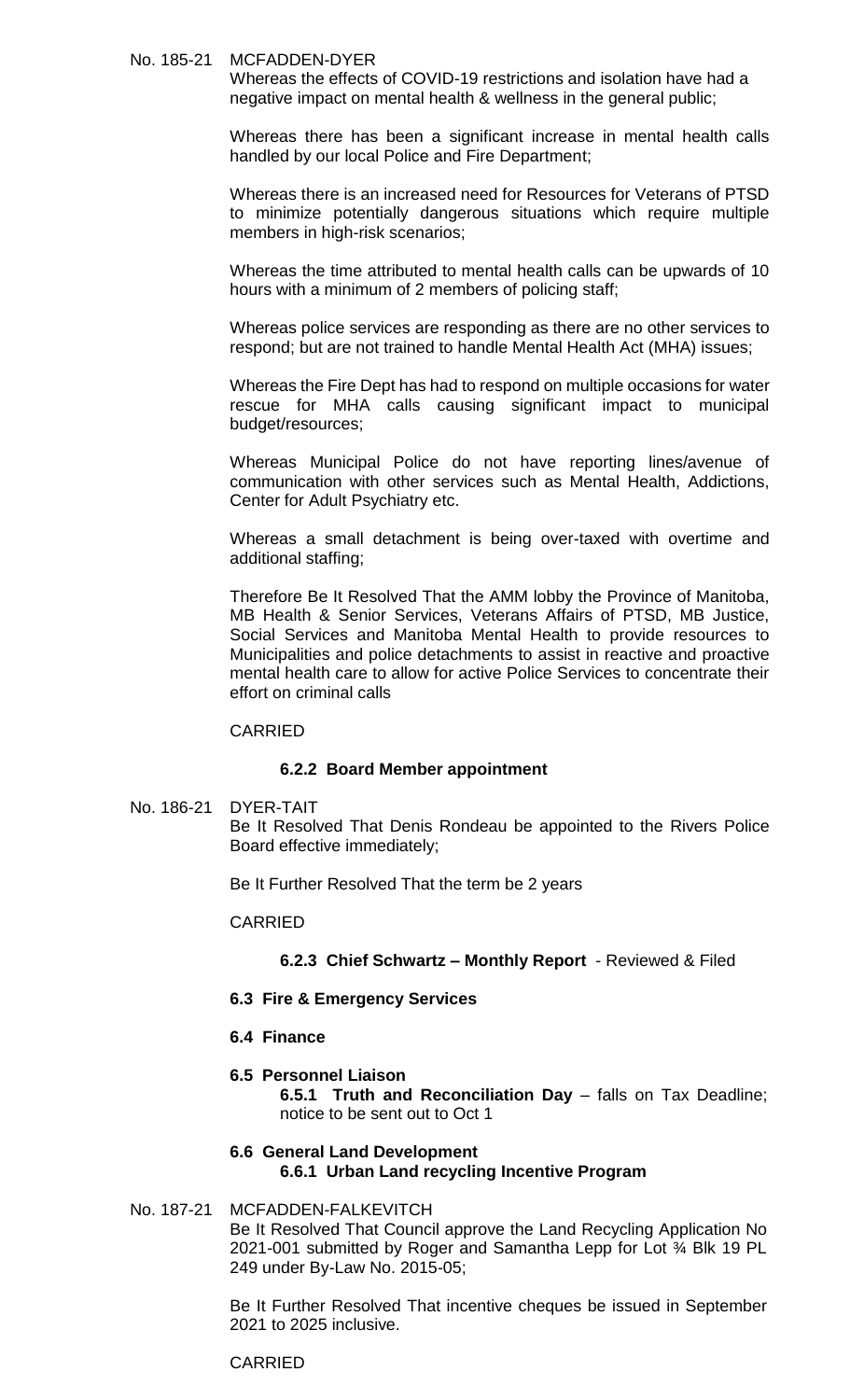# **6.6.2 Memorial Drive Subdivision – Status Update**

- **6.6.3 Municipal Campground – Status update**
- **6.7 Public Health – Landfill & Recycling**
- **6.8 Rivers Cemetery Committee**
- **6.9 Rivers Handi-Van**
- **6.10 Riverdale Senior Services Committee**
- **6.11 Riverdale Recreation Commission** 6.11.1 L. Gill Report reviewed and filed
- **6.12 Riverdale Community Centre** 6.12.1 L. Gill Report reviewed and filed Laura Gill attended the meeting to discuss the RCC re-opening plan
- **6.13 EDO**

## **6.14 Prairie Crocus Regional Library**

## **6.15 EMO**

**6.15.1 L. Gill** – report on MPP program application

## **6.16 Riverdale Planning District**

6.16.1 Application for Variation - RELC

## No. 188-21 SMITH-TAIT

Whereas Riverdale Municipality owner(s) of property legally described as being; 602 Columbia Street (Lot 14/16 Block 34 Plan 286) in Rivers, applied for a variation order in order to:

Meet conditions of subdivision by varying the use of land to allow group daycare facilities as a permitted use for a before and after school program;

And after careful consideration of the application and any representations made for or against it, the Council of Riverdale Municipality, in meeting duly assembled this 7<sup>th</sup> day of September 2021 approve said application.

CARRIED

## **6.17 Riverdale CDC**

## **6.18 Rolling Dale Board**

**6.19 Midwest Weed District** – looking into non-invasive milkweed program for monarch butterfly

## **6.20 Assiniboine West Watershed District**

## **6.21 Central Assiniboine Watershed District**

## **7. UNFINISHED BUSINESS:**

- **7.1 Bill C-64**
- **8. NEW BUSINESS:**

## **8.1 Request for reimbursement – Removed from agenda**